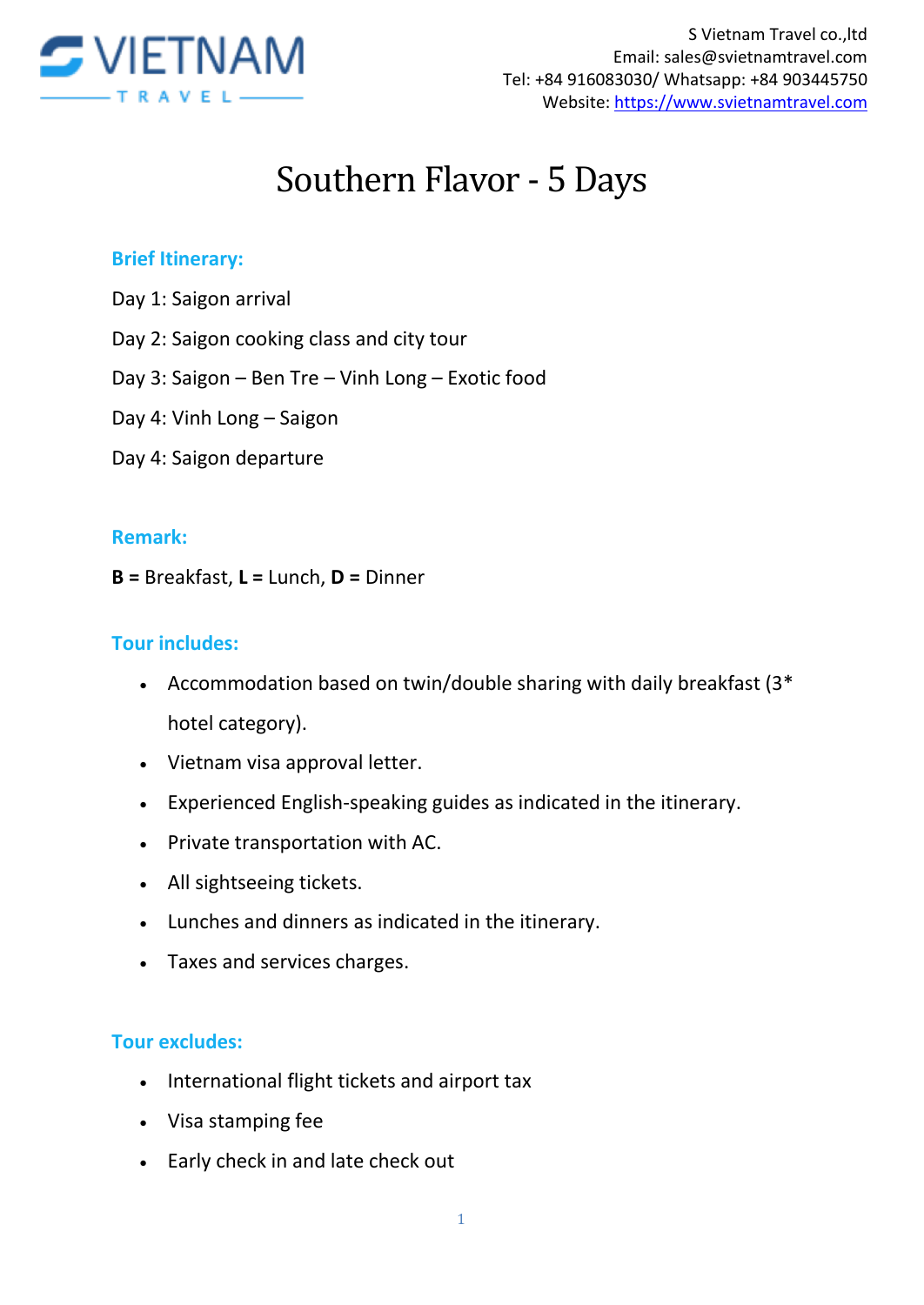

- Drinks, gratuities and personal expenses
- Insurance

## **Detail itinerary:**

## *Day 1: Saigon arrival*

Warmly welcome in Saigon – the great city to discover Vietnam southern cuisine. After a short break, you will visit the local markets (Ben Thanh market and Cho Lon) to discover the fruitful ingredients and fresh fruit in Saigon. Explore the street food here with special dish likes Saigon sandwich, kinds of noodle (Hu Tieu, Bun Thit Nuong…). In the evening, enjoy a Vietnamese dinner at the local restaurant.

# *Day 2: Saigon cooking class – city tour (B, L)*

Saigon is typical for Southern cuisine with a lot of spicy dishes. Join in a cooking class Saigon Cookery Centre to discover this character.

This morning, start with market tour with your tour guide and chef. The chef will guide you through the colorful and vibrant Ben Thanh market to purchase necessary ingredients for your cooking lesson. Feel free to ask any questions you want! Back to the kitchen and start hands on cooking class at round 10.00 am. For a warm and fun ambiance, participants cook all together with the Chef but everyone has their own material and ingredients for a better understanding of cooking techniques. You will use Vietnamese kitchenware to realize and enjoy a tasty 3 courses meal.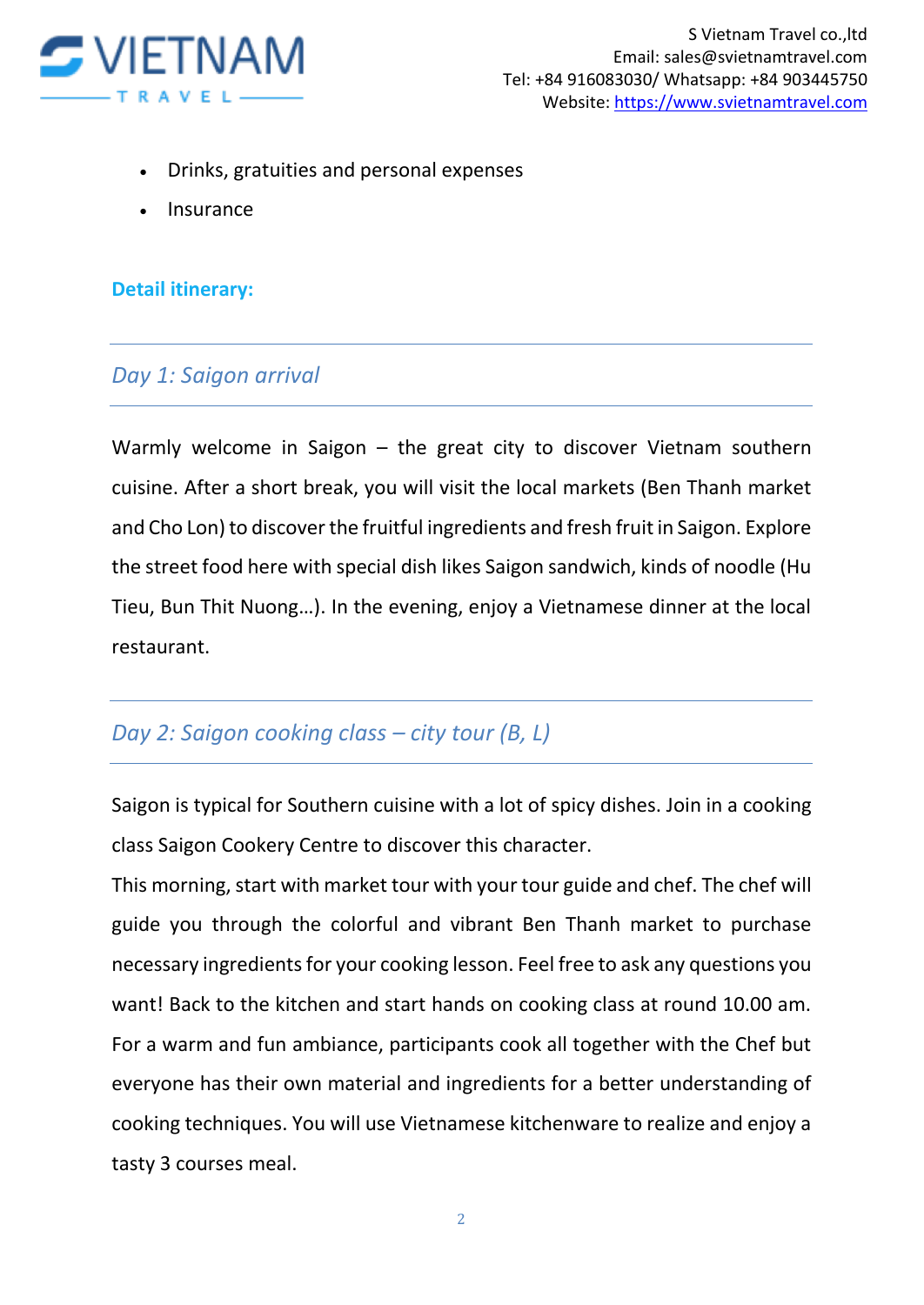

In the afternoon, enjoy ha half day city tour including interesting places such as The Reunification Palace, Notre Dame Cathedral and Old Post Office, Remnant War Museum.

## *Day 3: Saigon – Ben Tre – Vinh Long – Exotic food (B, L, D)*

Depart Saigon for Ben Tre, the gateway to the Mekong delta. Upon arrival, get a boat trip round Ben Tre river, explore the waterways and stop off at some home factories to see how the local make brick, salt, coconut, mat. Take to motor cart (xe loi) passing through rice fields, fruit and vegetable farms. Stop at one of local family to enjoy the lunch with Mekong specialties. In the afternoon, take a rowing boat a long water palm creek. Continue to Vinh Long for homestay - a unique opportunity to experience the local culture and cuisine. Prepare the dinner with the host to understand more about the traditional southern cuisine.

# *Day 4: Vinh Long – Saigon (B)*

Preparing the breakfast with the host and then taking a rowing-sampan through An Binh island to Mr. Cai Cuong's former landlord house. Taste the fresh fruits of the Delta and visit the local pop rice, rice paper workshops. Continue boating to Cai Be floating market, a very colorful picture of hundreds boats exchanging local products. Come back to Saigon in the afternoon. Check in hotel and free time.

## *Day 5: Saigon departure (B)*